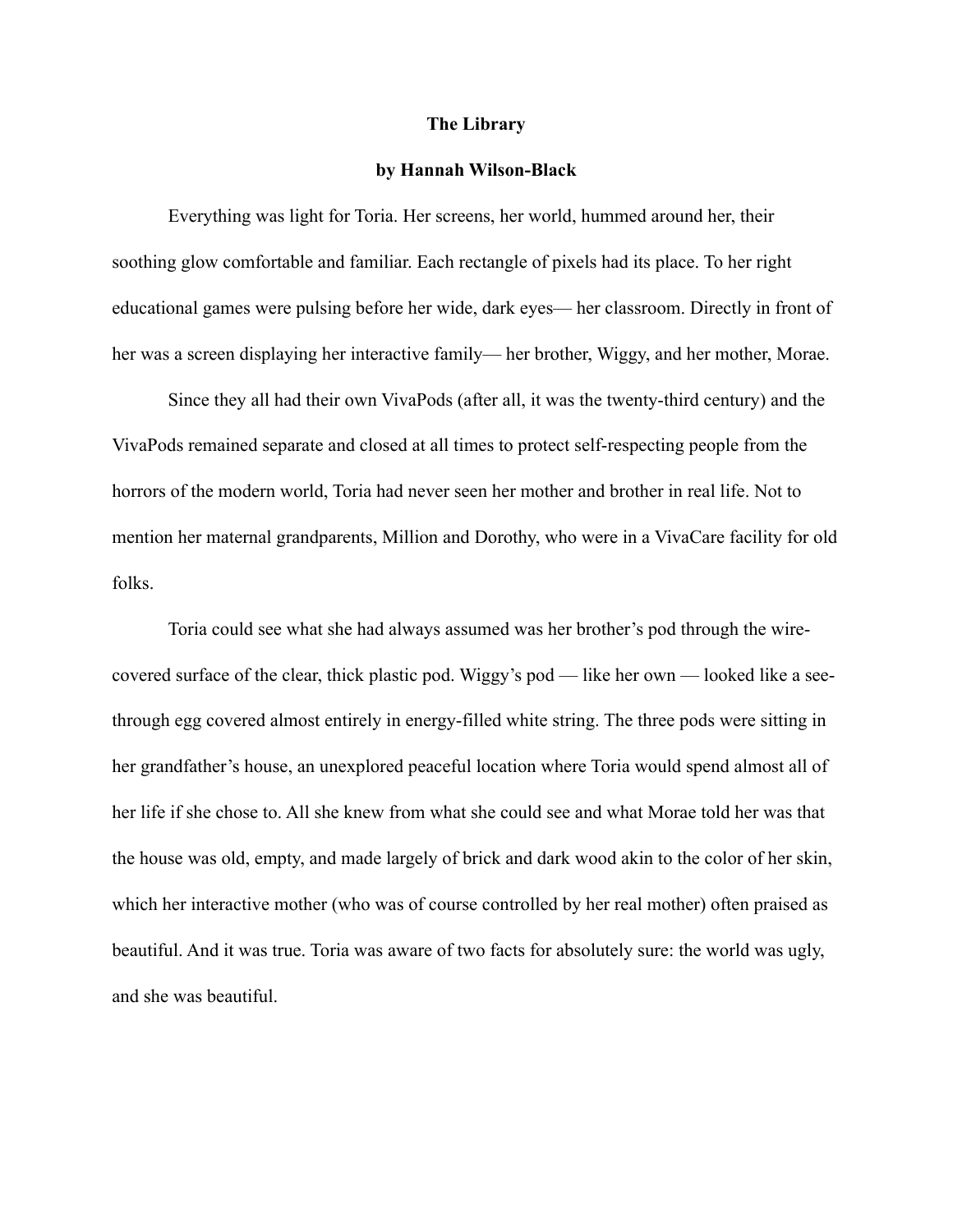On this particular day in the VivaPod, Toria was learning to graph, an appropriate subject for an eleven year-old. And all was well and known and safe.

Until, for the first time in Toria's memory, the power went out.

 And so it was that this girl found herself in darkness, something she had never known. Sudden, all-consuming darkness that felt to her like her veins were being sliced open and her life blood was pooling around her, soiling the perfection of her VivaPod.

 Toria's screens went black and her pod stopped glowing and her throat made a sound she had never heard herself make before. A frightened, girlish scream. This scared her further and the maladjustment of her eyes caused her to flail in confusion.

 Toria felt her small, bare foot hit a button nestled in the encircling wall of her pod towards the front of the capsule. The button, now unhelpfully, read "Do not press unless for some completely inordinate reason you wish to open your VivaPod."

 Much to Toria's further shock, her Pod hatched, splitting neatly down the middle as it was engineered to. She screamed again, because inside the VivaPod the air was room-temperature and smelled like blankets and electricity and now the air was cool and smelled like something she could not name (dust and old wood floors).

 Toria was so busy trying to stand up and failing and being confused that she didn't see a head emerge from the VivaPod beginning to open a few meters away from her. A boy whom, if she took a second to examine his face, she would recognize as her twin brother, Wiggins Emerald, Wiggy for short. The boy had thin eyebrows and a small wide nose. He was her height and had her dark skin and outward self-possessedness, though internally he felt quite insecure.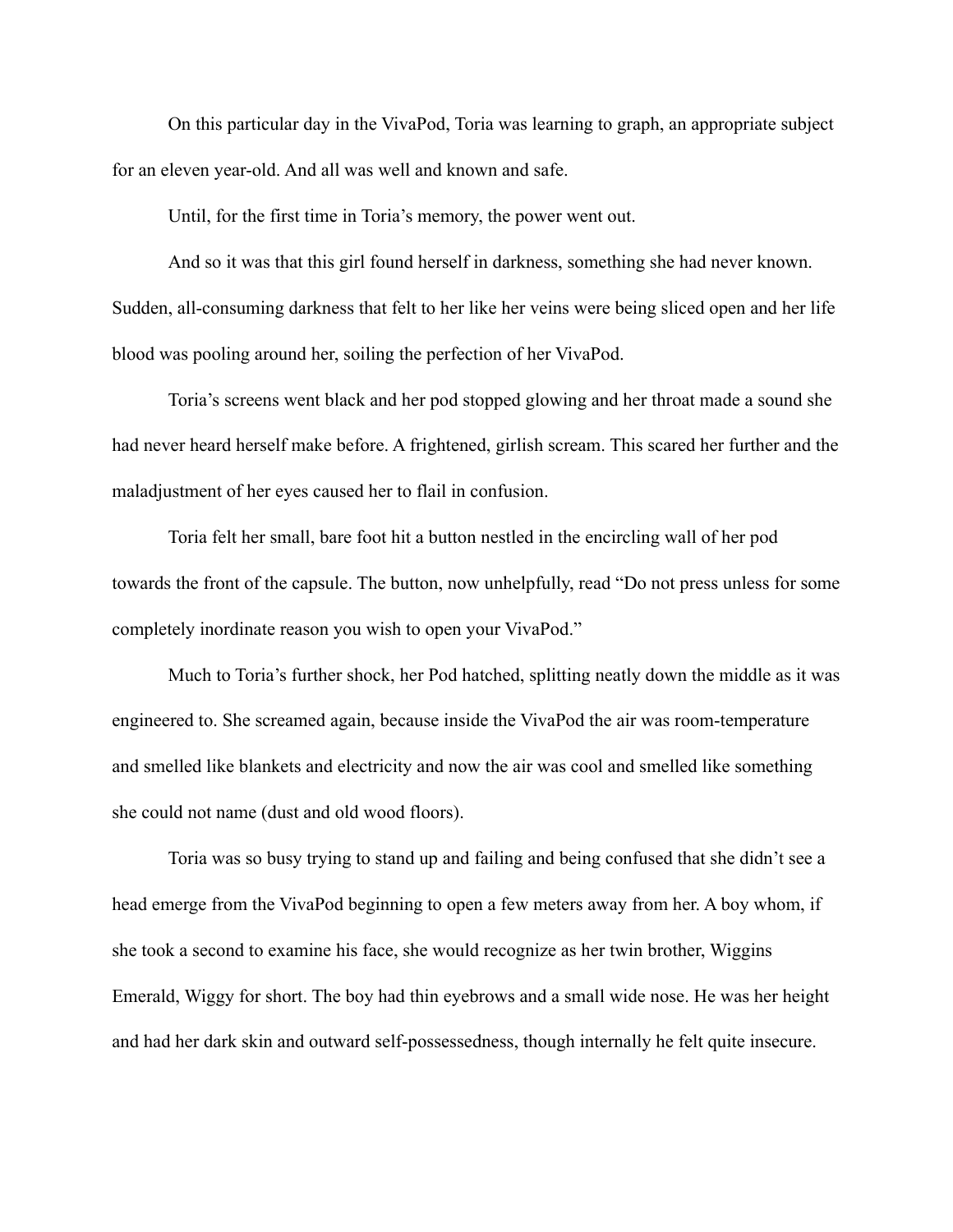He was slightly less prone to screaming — instead he was shaking and trying to look like he was holding it together.

 It's not like the siblings didn't know each other. They had interacted using screens from a very young age. They had seen each other's avatars and helped each other with VivaEdu program assignments. However, seeing another person in the flesh was something foreign— Toria and Wiggy locked eyes and slowly took in the fact that they were seeing another thing that moved and took up space like themselves. They both felt the need to move towards each other, but walking around had never been a necessity inside the VivaPods. So, like infants, they stumbled and flailed. A half-hour passed before they both had the basic walking motions down and could successfully approach one another.

 "What happened?" Toria asked Wiggy shakily when they were finally within a meter of each other.

 "Power cut," said Wiggy, who had been paying attention to local news. "There was a raid on the city. You're taller than I thought you'd be."

 "You're scrawnier than your avatar," Toria observed, not meaning it unkindly. Wiggy shrugged this off.

 "Where's mom?" Toria asked. She knew Morae's VivaPod was somewhere in the house, but it did not appear to be in the foyer like Wiggy's and her own.

 "I don't know, but we shouldn't go looking. We should stay here," Wiggy said. "I don't know what we'll find if we look around and if the power comes back on we'll want to be here." He was lying. Of course he wanted to look around.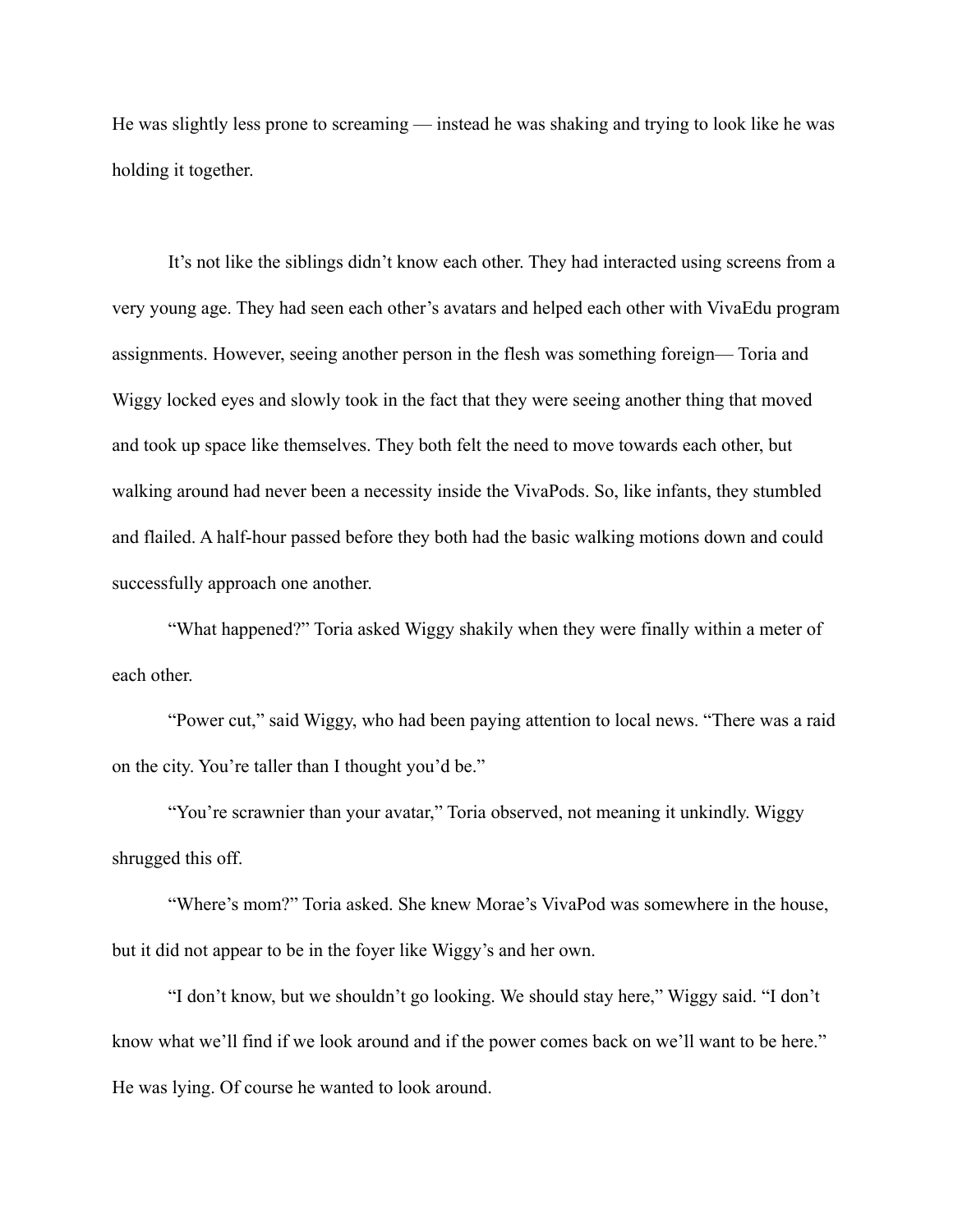"We'll only be out here once for who knows how long. Don't you want to know what the house is like so you never get curious again?" Toria said, also lying. She wanted nothing more than to curl up in her fractured VivaPod and go to sleep. But she wanted to make up for her earlier cowardice and she knew that she wouldn't get the chance to wander around Million's mansion again, at least not until she became an adult and she could make her own decisions about how she wanted to live. Toria's mother, like most mothers, chose to raise her and Wiggy in VivaPods, and Toria respected that. Toria was also aware that her mother would disapprove of her and Wiggy even stepping out of their pods. Seeing as Toria's mother, Morae, was the only older role model whom Toria could prove existed, Toria valued her mother's opinion very much.

 "A little looking around won't hurt I guess," Wiggy said, trying not to betray how eager he was to have a peek at the upstairs portion of the house. Already Wiggy was taking in every single detail of the dusty darkness he was seeing so he could relive it mentally when he returned to his pod once the power came back on.

 "Come on," said Toria, grabbing Wiggy's small, soft hands. How she knew to grab another human being's *hands* of all things when leading them somewhere she did not know but suspected she had picked it up from her learning games or television shows.

 The twins quickly realized they were standing in a broad hallway which was formed by a wall on one side and a large, long staircase on the other. Toria started to move towards a partially open door on the right but Wiggy pulled on her hands and pointed to the staircase.

 "Don't you wanna go as far as we can first and then work backwards?" Wiggy suggested. Toria hesitated. She could sense the excitement in Wiggy's voice that he was trying so hard to hide. She had wanted to keep their expedition small. *Oh well*, she thought, turning to follow him,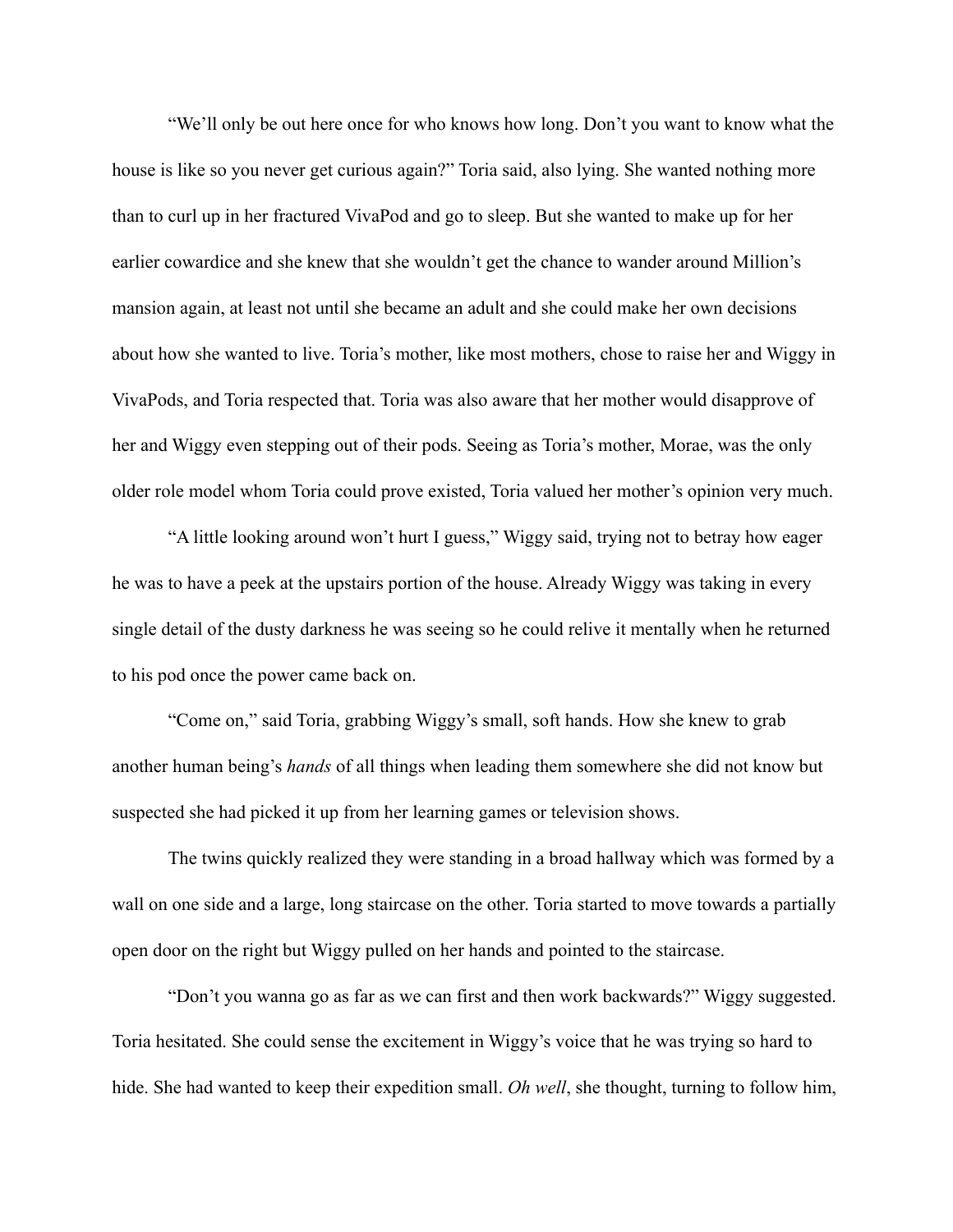*if we get killed by Open-runners at least this wasn't my idea.* Despite never having interacted with a living human being, Toria knew she hated being wrong and if she died she would rather do so having had the right idea.

 Toria and Wiggy ascended the stairs and gravitated towards a room directly in front of them on the broad landing. There was white light hitting the wood of the landing floor— it hailed from small high windows to either side of them. Moving forward, they opened the two heavy wooden doors to the room one at a time, both pulling on each. There before them was a vast space with a completely empty floor (any useful furniture had probably been stolen by Openrunner vandals) and walls made of the most unfamiliar material and interspersed with wooden panels. The siblings both audibly gasped and Wiggy's small eyes grew large at this unfamiliar sight while a thin layer of dust blew up from the floor. Toria moved around to see the wall to her right head-on and touched it. There were rectangular blocks of leather and cloth and fiber making up the walls, with gold and silver and black writing on their sides. Tori had not encountered such things before. *Great Expectations* read one of the many small parts of the wall. Another smaller fiber block said *Uncle Tom's Cabin.* Toria touched a piece labeled *Persuasion* and was astonished when she dislodged it. She thought she might have broken the room itself until she realized the object was clearly meant to be split in two, to be opened. The leather was filled with pieces of what felt like dry, thin wood to Toria. These leafs, filled with words piled on each other in huge blocks, felt immeasurably good between Toria's fingers.

 Wiggy and Toria agreed in an unspoken manner to pull the most beautiful word boxes out from the walls and sit in the middle of the room and touch and see them together. Toria was filled